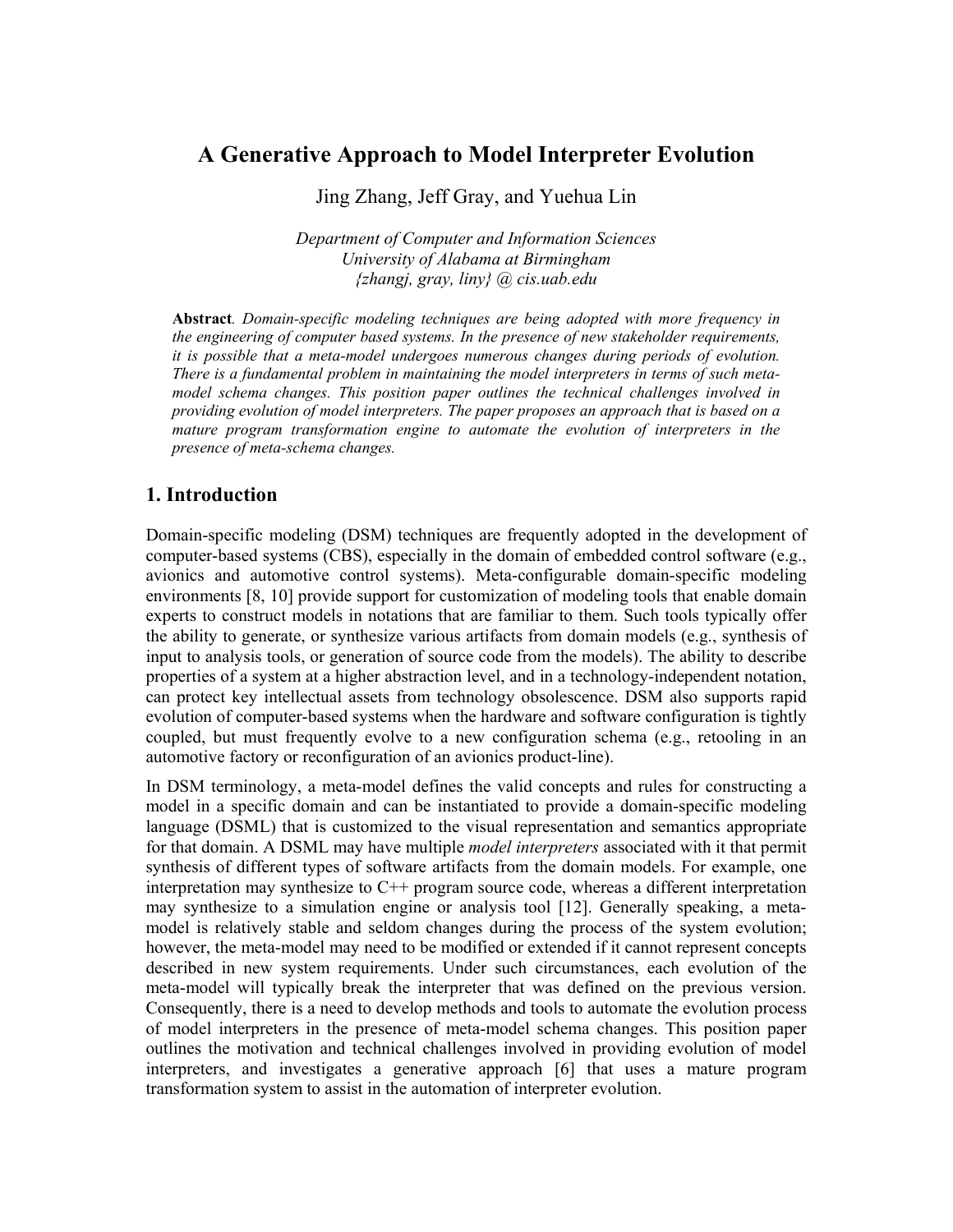## **2. Motivation and Technical Challenges**

Changing stakeholder requirements often necessitate the need for evolution of the modeling language associated with a domain. The evolution of a domain requires that changes be made to the underlying meta-model. As shown in Figure 1, with the evolution of the meta-model, the models and model interpreters that were defined under the previous meta-model are often made invalid under the new meta-model. There exists some difference,  $\Delta_{MM}$  (termed a *maintenance delta* in [4]) between the old meta-model and the new one, which captures the evolving features of the domain.  $\Delta_{MM}$  must reflect the difference between the old and new instance models (annotated as  $\Delta_M$ ) such that the new models can preserve the original semantics under the new meta-model definition. Additionally, Δ<sub>MM</sub> should also correspond to the difference between the old and new interpreters (represented by  $\Delta_{I}$ ) such that the new interpreters can be adapted based on the new meta-model schemas.

The problem of schema evolution is common across many software development activities (e.g., database schema evolution). To understand this phenomenon better, consider the evolution of a programming language and a compiler defined for a specific definition of the language. If the language were to evolve (e.g., Ada 83 to Ada 95) to a new syntax and semantics, the previous programs may no longer be valid and the previous compilers will not work under the new definition. When a programming language definition changes, it is necessary to evolve the previous programs defined by the language. Modifications to the compiler must also be made.

Regarding the notion of *model evolution* in the presence of meta-model schema changes (i.e., the automatic mapping from  $\Delta_{MM}$  to  $\Delta_M$ ), work has already been done by others to address this problem [2, 13]. The typical approach is to perform model transformations from one representation schema to another using a model transformation engine. However, no research has been conducted to address the more difficult problem of *model interpreter evolution*  (automatic mapping from  $\Delta_{MM}$  to  $\Delta_{I}$ ). Model interpreters are often written in a general programming language and traverse the internal data structure of a model in order to synthesize a new artifact based on the model properties. Interpreters may invoke an API that



 $\Delta_{MM}$ : The changes made to the meta-models  $\Delta_M$ : The changes reflected in the domain models  $\Delta$ <sub>I</sub>: The changes reflected in the model interpreters

#### **Figure 1. The evolution of the models and interpreters in terms of meta-model changes**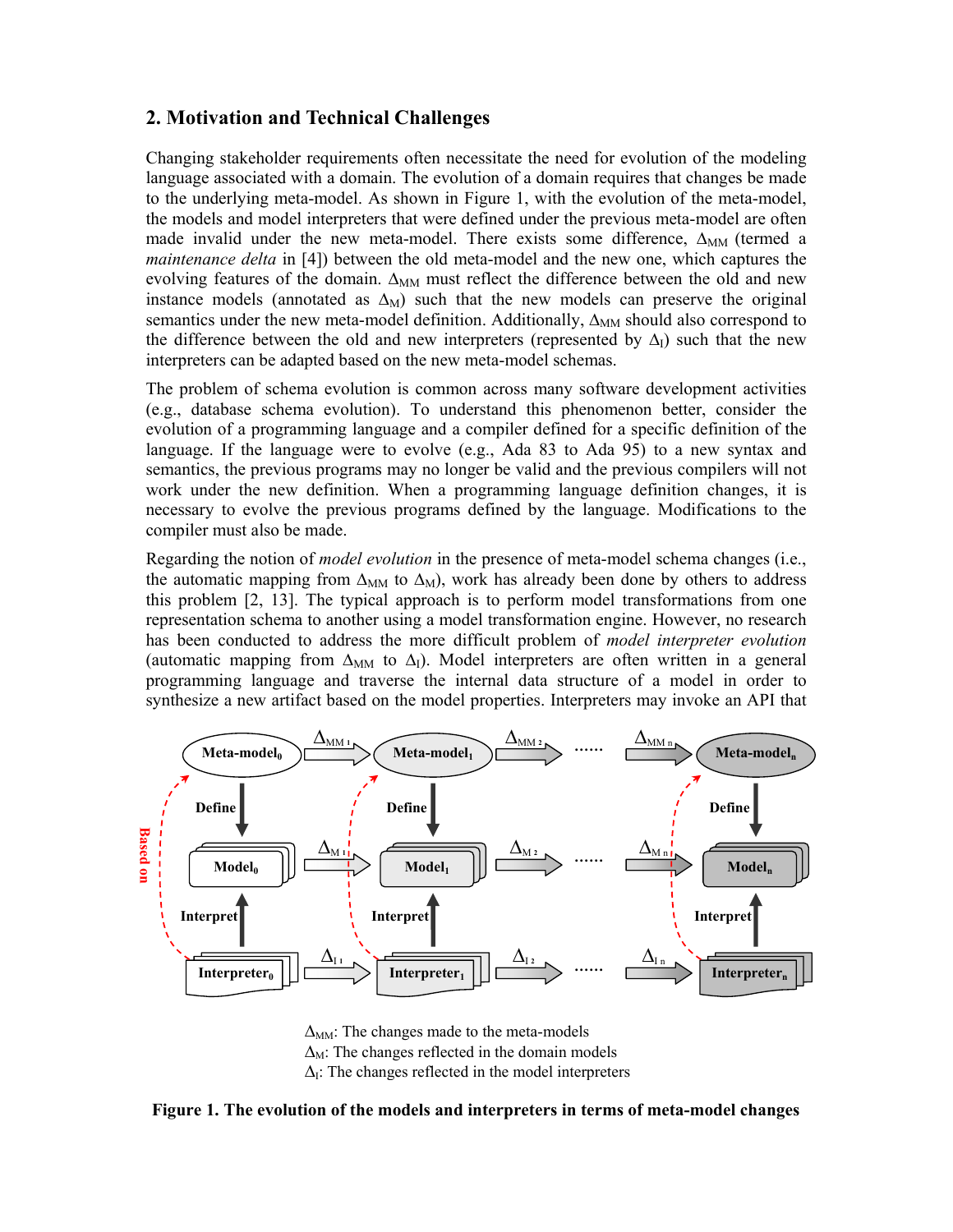the modeling tool exposes to provide access to the model data structure. Alternatively, some modeling tools may have a proprietary scripting language for defining the behavior of a model interpreter. Regardless of the underlying approach for writing an interpreter (i.e., a general programming language, or a proprietary scripting language), the problem of interpreter evolution still remains. Current practice requires each model interpreter to be modified manually after each meta-model schema change. This can be a time-consuming and error prone task for complex model interpreters of considerable size.

A classic example of meta-model evolution is the specialization of a domain concept into two or more derivations. Figure 2 illustrates two different meta-models (top of figure) and their corresponding instance models (middle of figure). Pseudo-code is also provided at the bottom of the figure as an example of the type of code written in a model interpreter. A simple metamodel of a finite state machine (FSM) is shown in the top-left of the figure, which defines a state diagram as a sequence of states that connect to each other by transitions. However, as the domain evolves, a new requirement (right-hand side of Figure 2) may necessitate three distinct kinds of states, including the start state, end state, and inner state. Furthermore, the new meta-model may specify that there exist only one start state (with no input transitions into it), as well as a constraint that the end-state have no output transitions.

As the meta-model of Figure 2 evolves, not only will the instance models be modified, but also the corresponding model interpreters. For example, in order to start simulating the FSM, the original interpreter (left-hand side) has to perform the following initialization procedures:

- 1. Search all of the states and iterate through them one by one.
- 2. For each state, if it has no incoming transitions, mark it as the start state.
- 3. If no start state exists, or if there is more than one start state, an error message will be given and the interpreter will stop executing.
- 4. If a start-state was found, the simulation transfers execution control from the marked state to the next state.

Comparatively, the interpreter for the new meta-model (right-hand side of Figure 2) simply searches for the model atom named "StartState" and then begins the simulation. Current practice would require that the former interpreter be re-written and transformed manually. Because very few domains are completely stable, evolution of the meta-model will inevitably break the connection to a pre-existing interpreter. This example illustrates the potential advantage of automation for model interpreter evolution.

However, support for model interpreter evolution automation from higher-level models is not well-represented in the research literature. This is because of the following four key challenges:

- 1. Model interpreters are typically written by hand without any formal specification. Various modelers may have different ways to interpret a model. Consequently, different developers may program interpreters in various ways in order to achieve the same behavior. It is hard to maintain and evolve such subjective realizations of an interpreter.
- 2. The formal specification that indicates each step of the meta-model transformation (as represented from  $\Delta_{MM}$  to  $\Delta_{MM}$  in Figure 1) is also required in order to capture the evolving domain designs. Moreover, such meta-model transformation specifications must include the *entire* knowledge for the underlying interpreter evolution. It is an onerous task to map the high-level abstract model elements to the lower-level concrete details of the corresponding source code.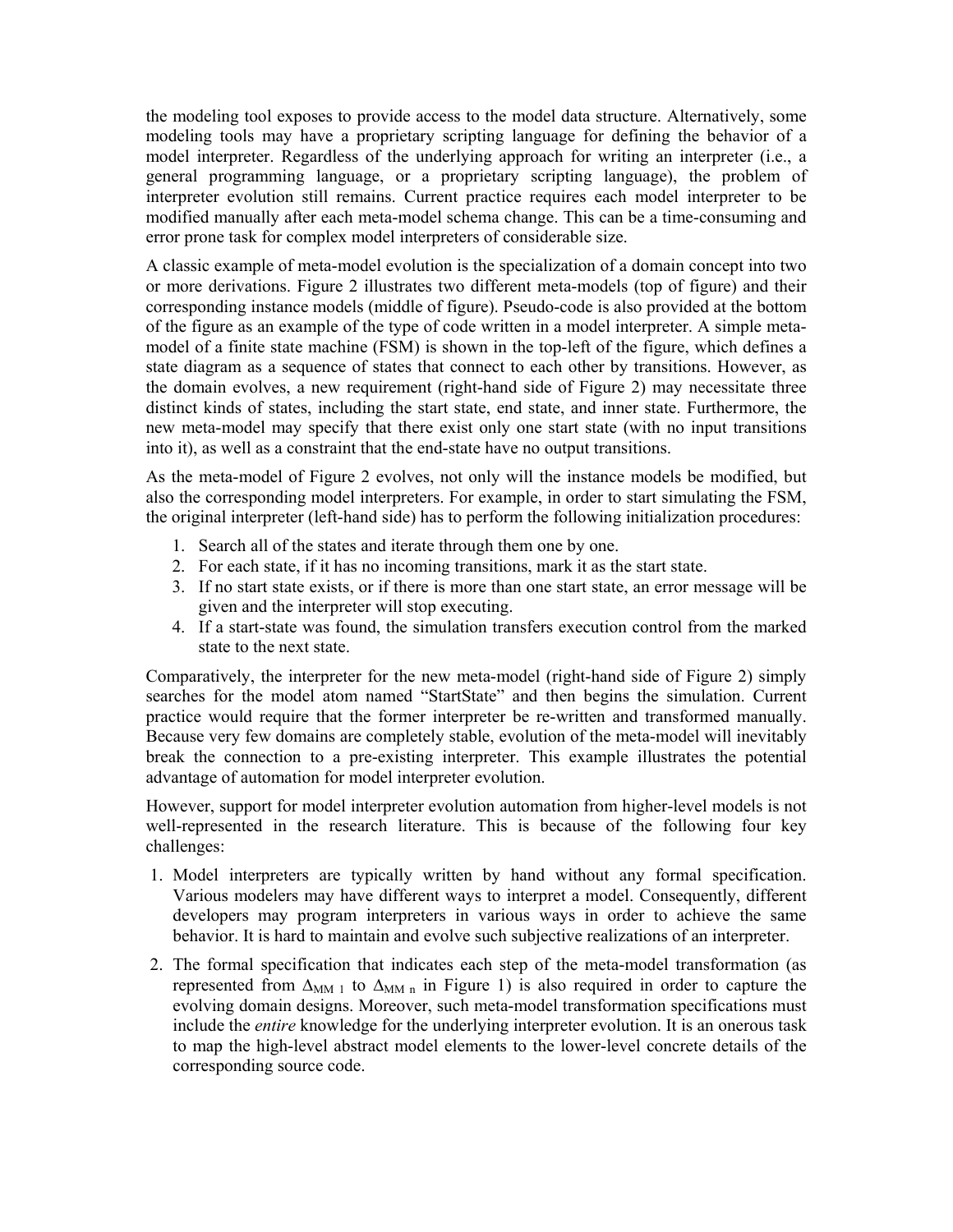

**Figure 2. The original meta-model/model/interpreter (left) and the evolved meta-model/model/interpreter (right)**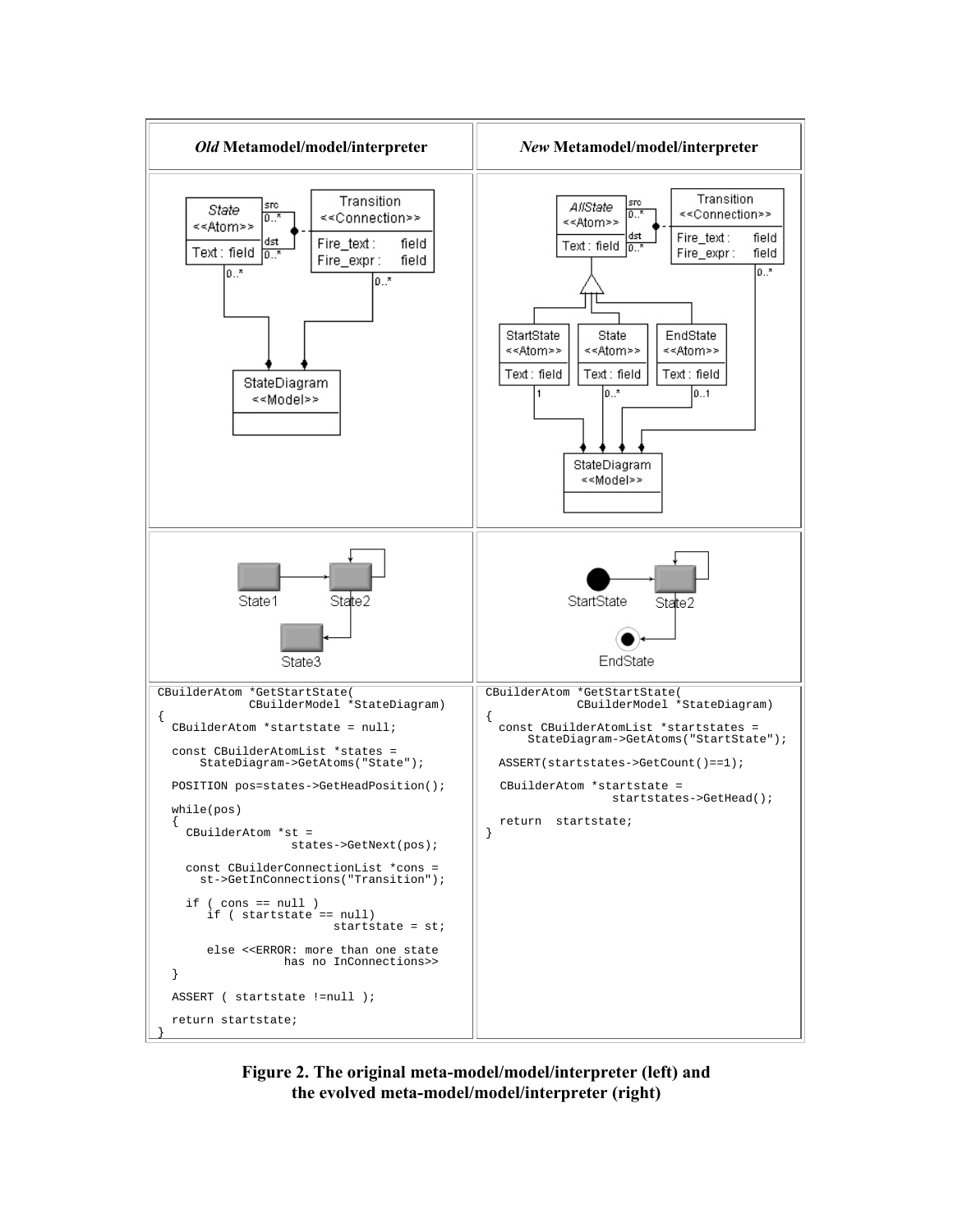- 3. If the formal specification is unavailable for the meta-model transformation (e.g., only meta-model<sub>0</sub>, meta-model<sub>n</sub>, model<sub>0</sub>, model<sub>n</sub> and interpreter<sub>0</sub> in Figure 1 are available, and all of the intermediate transformation specification deltas are absent), a rigorous algorithm has to be developed for the meta-model difference comparison between metamodel<sub>0</sub> and meta-model<sub>n</sub>. More importantly, this algorithm must have the capability to embody enough knowledge to infer the low-level interpreter difference (i.e.,  $\Delta_I$  in Figure 1) that is used for the code transformation. Developing such a super intelligent algorithm is very arduous and time-consuming, if not unfeasible.
- 4. From our previous experience, complex model interpreters can reach several thousand lines of source code. The need to make the interpreters applicable to the new meta-model requires the invasive capability to alter the interpreter source code. Thus, a mature parser must be constructed to parse the underlying interpreter source. In addition, a powerful program transformation engine is also required to perform the large-scale adaptations to the interpreters according to the model transformation specifications that are described at the model level.

### **3. A Generative Solution: Model Interpreter Evolution Architecture**

With respect to the challenges enumerated in the previous section, we are investigating the feasibility of utilizing the Design Maintenance System (DMS) [5] to support parsing and source-level transformation of the interpreter implementations. The core component of DMS is an Abstract Syntax Tree (AST) term rewriting engine that supports powerful capabilities for pattern matching and source transformation. An important feature of DMS is the sourceto-source transformation rules that can be applied to modify a large cross-section of a code base. In our approach, domain models are represented in the Generic Modeling Environment (GME) [11]. We provide a generative approach [6] to enforce a mapping from meta-model transformations to the corresponding interpreter transformation through a model-driven



**Figure 3. Overview of Model Interpreter Evolution Architecture**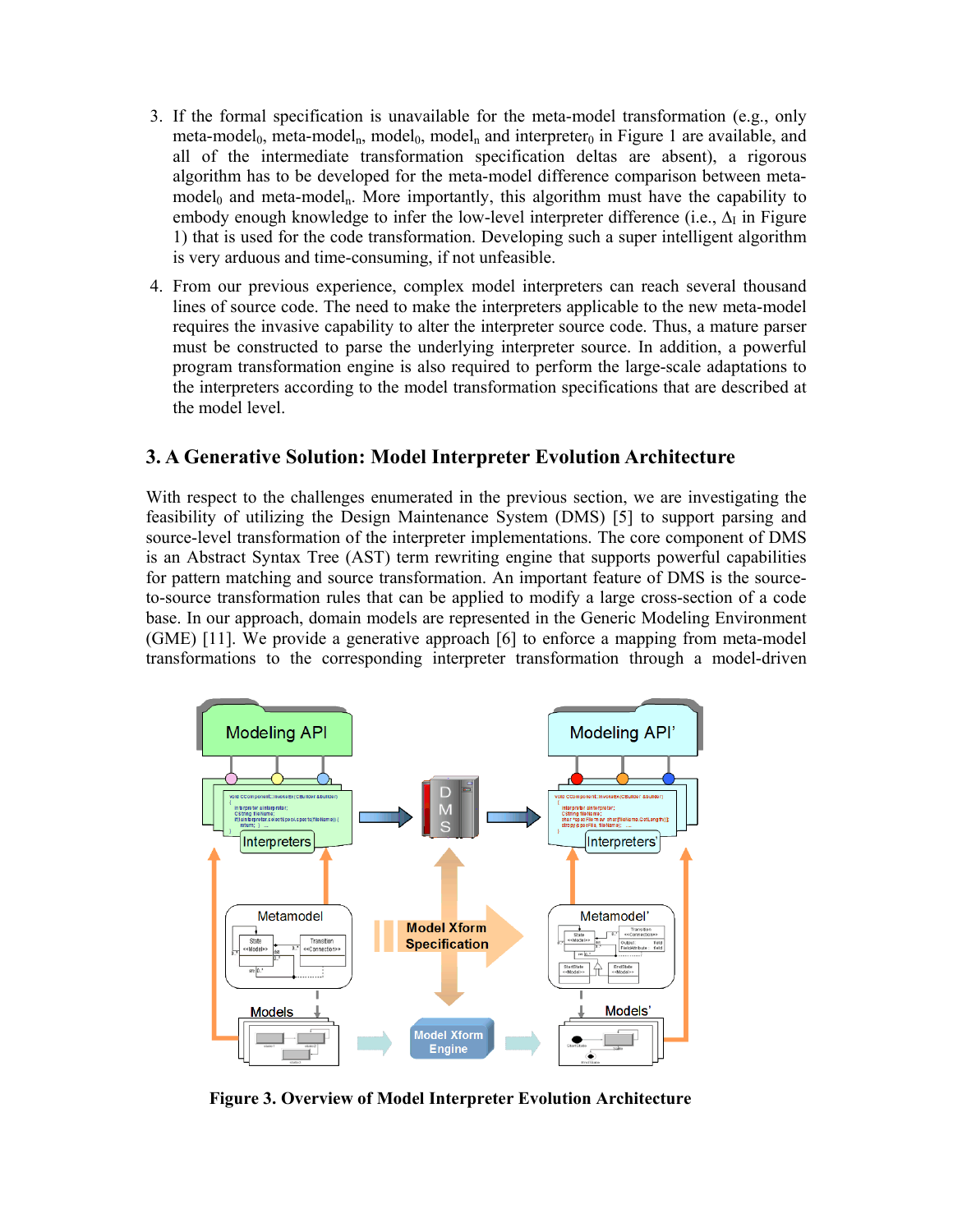program transformation (MDPT) technique. In previous work, we have applied MDPT to evolve a large avionics application based on properties of models [9], which is realized by generating the DMS rewriting rules from high-level modeling specifications. This position paper describes an approach that applies MDPT to model interpreters, not the underlying computer-based system.

To implement and evaluate this approach, a Model Interpreter Evolution Architecture (MIEA) is under investigation (see Figure 3). As the meta-model evolves, a formal specification is needed to represent each step of the model transformation. The specification, either represented in plain text (e.g., C-SAW [7]) or in a visual/modeling language (e.g., GReAT [2]), is then fed into the specific model transformation engine that will update the corresponding models. In addition, this model transformation specification should contain the information for transforming the underlying model interpreters. Such information can be divided into two parts: 1) a pattern description of the interpreter signature, and 2) the replacement rule to perform the transformation. The transformation specification will be used to generate the DMS rewriting rules to transform the original interpreter into a new one that matches the changes to the meta-model. In fact, allowing domain developers to specify explicitly the DMS rewriting rules in the process of model transformation is a simple and straight-forward approach. However, the domain experts/developers would most likely not possess the knowledge to understand the complicated, low-level DMS rules. Such a reality necessitates a high-level specification from which the DMS rules can be generated.

The combination of the model transformation specification and the DMS program transformation engine, as illustrated in Figure 3, could provide a potential solution for challenges 2 and 4 that were identified in Section 2. With respect to the third challenge, there are several researchers investigating model difference comparison algorithms, such as [3]. Incorporating an existing well-developed algorithm can help to automate a set of DMS rewriting rules based on model differences. Several simple examples are listed below:

1. *Differences of names for any model entities, relationships and attributes*. For instance, a model named as "Model1" is now modified as "Model2." The corresponding DMS rules can be generated as:

```
rule ChangeName (id:identifier): 
            expression_statement -> expression_statement = 
"\id -> GetModels(\"Model1\");" -> "\id -> GetModels(\"Model2\");".
```
As a consequence, after applying this "ChangeName" rewriting rule to the DMS engine, every statement like **GetModels("Model1")** would be replaced by **GetModels("Model2")** in the interpreters (assuming the name "Model1" is unique in the meta-model diagram).

2. *Differences of model types.* There are several types involved in the GME model entities, such as model, atom, reference and set [1]. For example, within a "Networking" domain, there may be an atom entity named "Router." During the domain evolution, perhaps the "Router" *atom* is converted to a "Router" *model* (a model can contain other atoms and models, but an atom represents a final entity). The DMS rule fragment is:

```
rule ChangeModelType (id:identifier): 
  expression_statement -> expression_statement =<br>''\id -> GetAtoms(\"Router\");" -> "\id -> GetModels(\"Ro
                                                         "\tilde{}id -> GetModels(\tilde{}"Router\tilde{}'");".
```
After applying the "ChangeModelType" rewriting rule to the DMS engine, every statement like **GetAtoms("Router")** would be transformed into **GetModels("Router")**  in the interpreters.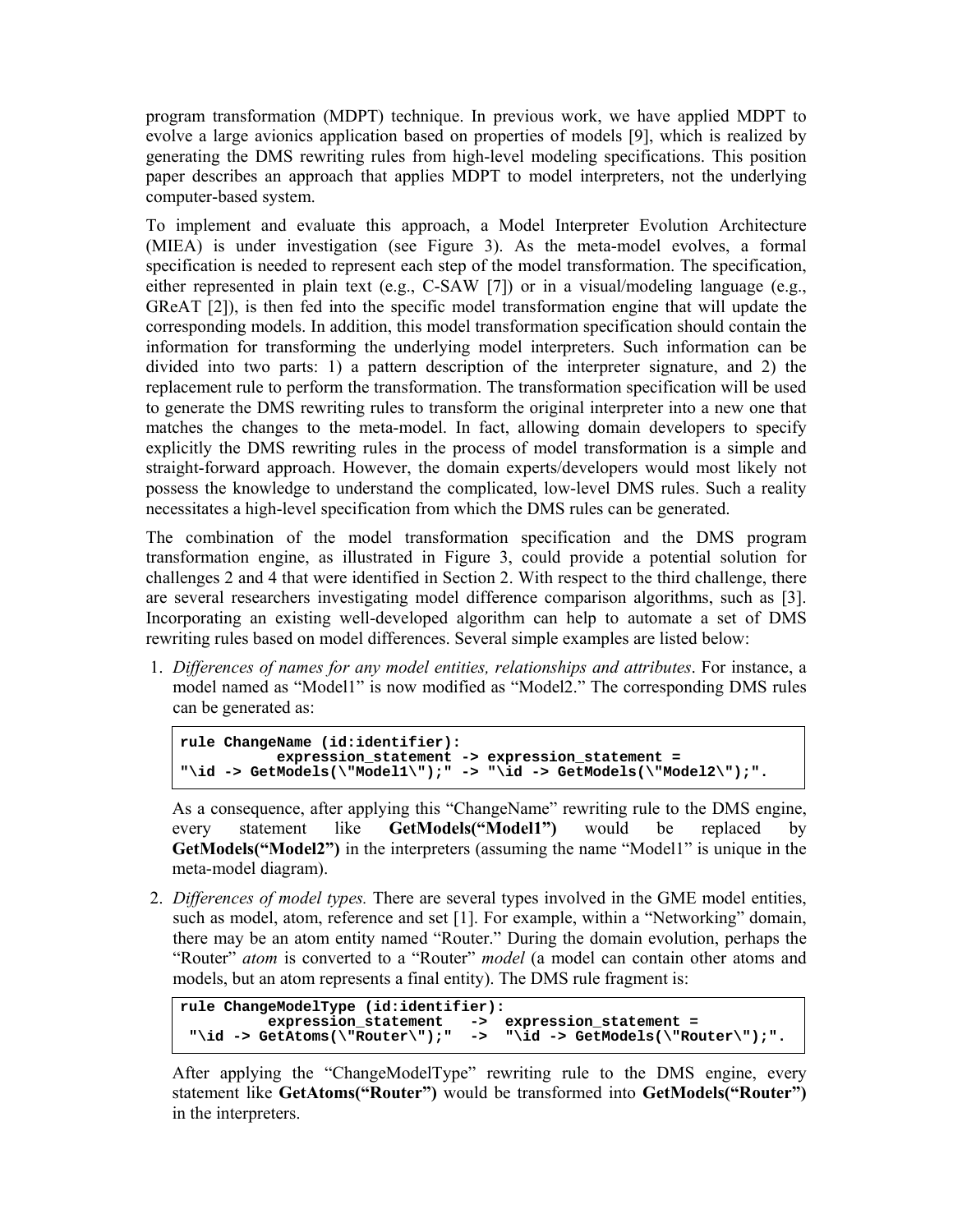3. *Differences of attribute types*. In GME, an attribute type can be of type String, Integer, Double, Boolean, or Enumeration. The following DMS rule presents an example for changing a model entity Router's attribute "Speed" from an Integer type to a Double:

| rule ChangeAttrType (): |                                                  |  |
|-------------------------|--------------------------------------------------|--|
|                         | declaration statement -> declaration statement = |  |
|                         | "int Router speed:" -> "double Router speed:".   |  |

After applying this "ChangeAttrType" rewriting rule to the DMS engine, every declaration statement like "**int Router\_speed;"** would be transformed into "**double Router** speed;" in the transformed interpreter. A rigorous naming rule should be applied to the identifier used in the interpreters to indicate the attribute with the changed type. In this example, the identifier ("Router speed") is named as the entity name ("Router") followed by an underscore and the attribute name ("speed"). This example emphasizes the need to specify formally the effect of a model interpreter.

Nevertheless, only a few changes (i.e., those restricted to the modeling tool API invocation, such as **GetModels** and **GetAtoms** in the above examples) can often be automated easily. Other types of changes (e.g., OCL constraint changes) to the meta-model may only require modifications to the models and will not affect the interpreters. However, most of the general changes (especially those drastic semantic variations) made to the meta-model can hardly be captured and reflected in the interpreters through the meta-model difference comparison algorithm alone. This problem again triggers the necessity for the explicit formal specification of the meta-model transformation.

## **4. Conclusion and Future Work**

This paper outlines several challenges involved in model interpreter evolution and proposes a generative approach to implement the automatic evolution of the model interpreters by the transformation rules that are generated from high-level specifications. The initial architecture for model interpreter evolution is being investigated to verify the feasibility of this approach and its limitations.

There is another external factor that may force interpreter evolution. Although less frequent than meta-model evolution, it is possible that the API provided by the modeling tool (i.e., the interface coming out of the modeling API at the top of Figure 3) will also change. As an example, a modeling tool may change its underlying internal data structures (e.g., a modeling tool that moves from Microsoft COM-based containers to a C++ STL style of containers). The future work will also investigate the evolution of model interpreters that are hard-coded to a specific API in the presence of changes to the host modeling tool. Furthermore, experimental studies will be conducted to evaluate the results of this research using welldefined metrics to compare manual efforts with the proposed automated transformation approach.

# **5. Acknowledgement**

This work is supported by the DARPA Information Exploitation Office (DARPA/IXO), under the Program Composition for Embedded Systems (PCES) program.